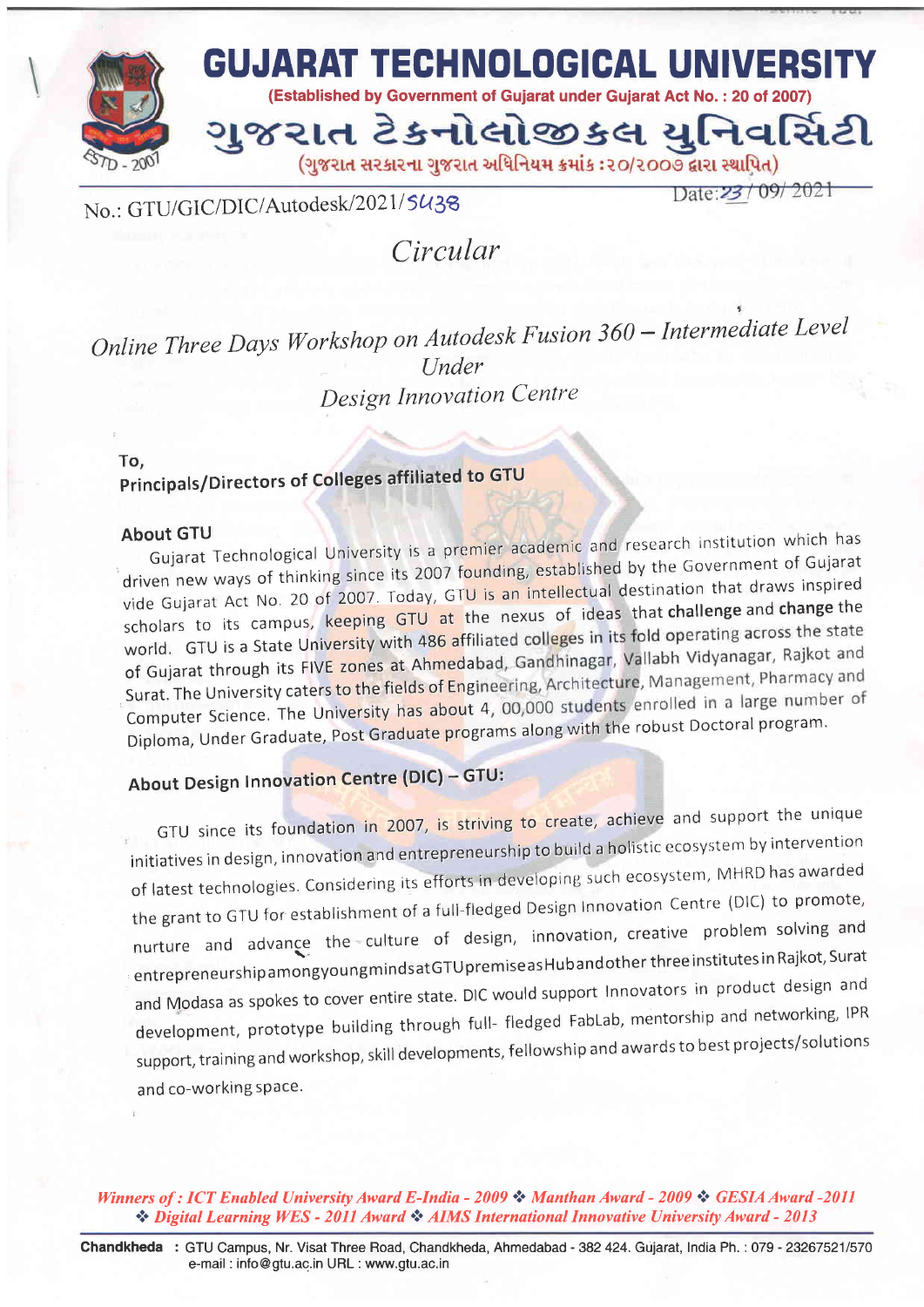

#### About Autodesk

AUTODESK FUSION 360 Fusion 360™ is the first 3D CAD, CAM, and CAE tool of its kind. It connects your entire product development process in a single cloud-based platform that works on both Mac and PC. It can quickly iterate on design ideas with sculpting tools to explore form and modeling tools to create finishing features. Then perform simulations, create assemblies, make photorealistic renderings and animations. Finally, create toolpaths to machine your components or use the 3D printing workflow to create a prototype. Most importantly, Fusion 360 helps bring design teams together for collaborative product development.

#### About Workshop

A Workshop is designed to train and develop professionals in product engineering design so that they can act as resource persons in guiding and motivating students, professionals to take up product engineering design as a career. With an evolving global manufacturing space, organizations now need to demonstrate increasing adaptability to stay ahead of global competition. Product development processes now exhibit increased agility, allowing for personalization and collaboration.

#### Topic to be cover in Workshop

- , . Free form Modelling
	- o Surface Modelling
	- o Rendering
	- **•** Simulations
	- o Manufacturing

### Who Should Attend?

Faculty members/students/lnnovators in the field of Engineering (Mechanical or Related disciplines) who teach or learn CAD, CAM, & CAE subjects like Machine Design, Product Design, lndustrial Drafting, Computer Aided Manufacturing and Machine Design'

## Project Registration form: https://forms.gle/muQ6iNzHwuJtaHdP8

### Registration Fees: 100/- Rs

Note:

l.Workshop Certificate will be consider under 100 activity Points technical events.

Winners of : ICT Enabled University Award E-India - 2009  $\cdot$  Manthan Award - 2009  $\cdot \cdot$  GESIA Award -2011 \* Digital Learning WES - 2011 Award \* AIMS International Innovative University Award - 2013